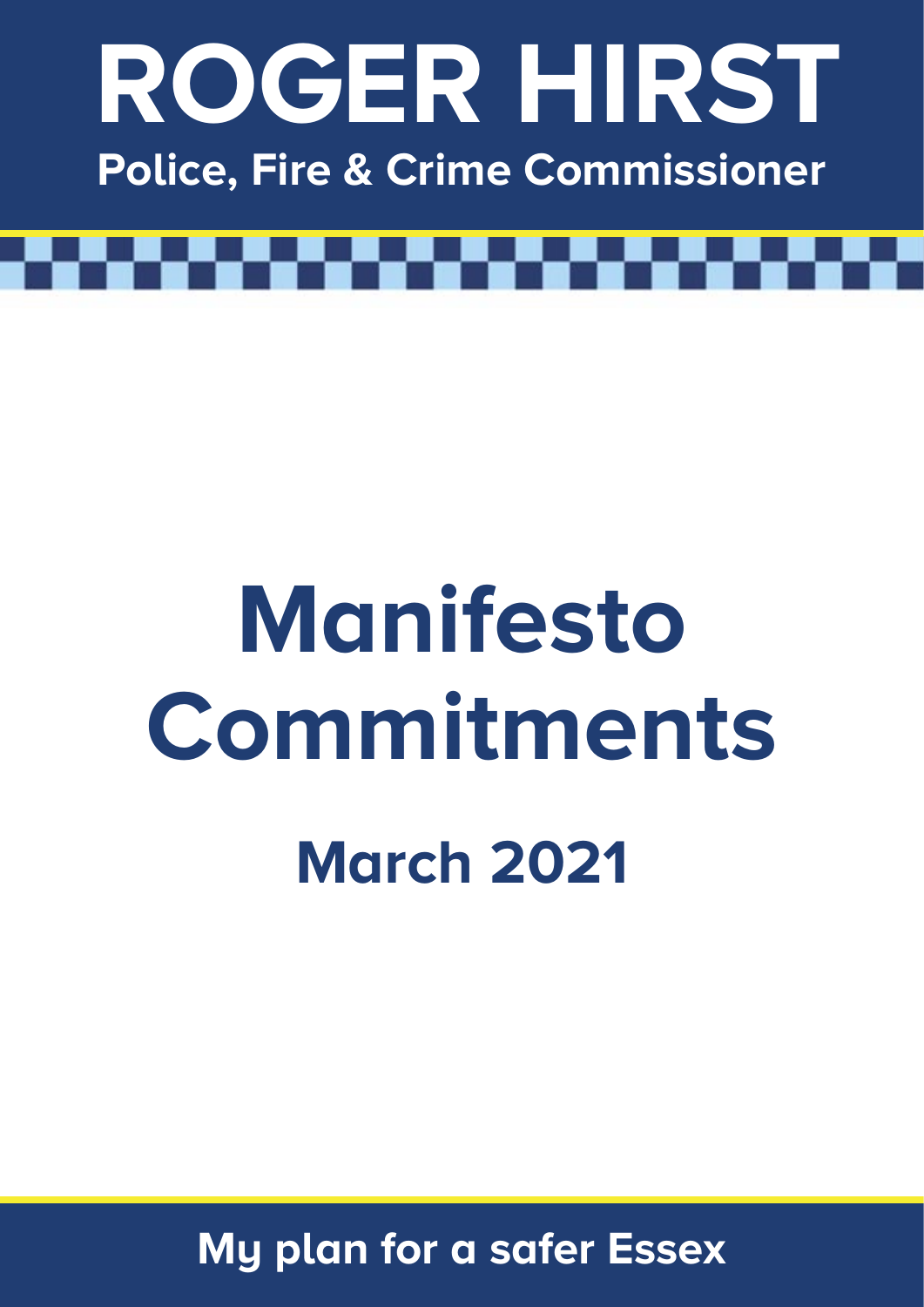



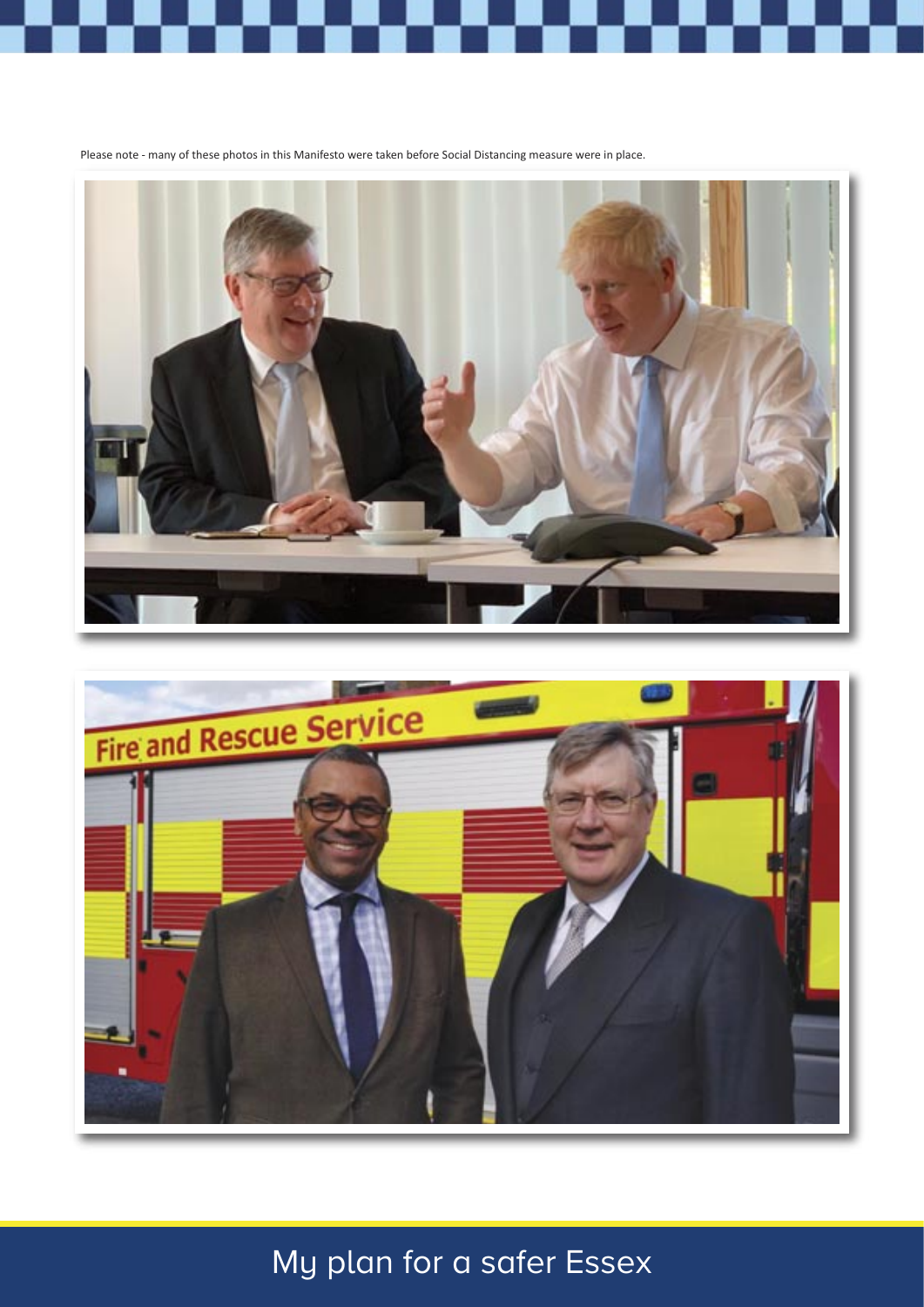## **Roger Hirst Manifesto March 2021**

As Police, Fire & Crime Commissioner for Essex I will ensure that Essex Police sees more investment in its capability to prevent crime and so get crime down, and that Essex County Fire & Rescue is supported to protect people and prevent fires, flood hazards and road traffic collisions.

We will fund an additional 300 police officers, on top of the 500 we have expanded by over the last five years. Burglary,



theft and anti-social behaviour were coming down even before the Covid-19 pandemic struck and must be brought down further. Domestic and sexual abuse and harassment must be tackled, so that women and girls are safer and do not have to live in fear. I want to see a continued crack down on drug-driven violence and gangs, so that we can protect the vulnerable people these gangs prey on and deal with the hardened criminals who profit from them. Cybercrime must also be reduced.

Making our roads safer is important to all of our residents. We must see more patrols, and work with other agencies to educate and protect all road users. I will continue to support Community Speed Watch, who as volunteers make such a difference to keeping speed down across our county. Fire & Rescue have a role to play here in driver and rider education, especially in working with younger people.

Community involvement is so important in keeping our county safe and making sure the emergency services are plugged in to what makes a difference to residents' lives. Volunteers play a vital role. I have delivered on my promise to increase our Community Specials. We now have over 500 Special Constables, making us the second largest Special Constabulary in the country. There will be more to come.

Rural communities can be particularly isolated and vulnerable. We have established a Police Rural Engagement Team, who have made a real difference to how we police in rural areas, and are now trialling a Tri-Service Community Officer to help protect people and reduce risk. I will ensure that Police and Fire & Rescue continue to protect those in rural areas and keep businesses safer and free from crime.

To make our county safer we need to make a strategic commitment to prevention, a shift in main effort from rapid response into a model of targeted prevention and early intervention. We need to help and protect those who are vulnerable and at risk, deliver effective interventions based on evidence, and work in partnership with our communities to identify where people are most exposed and keep them safe.

**Roger Hirst**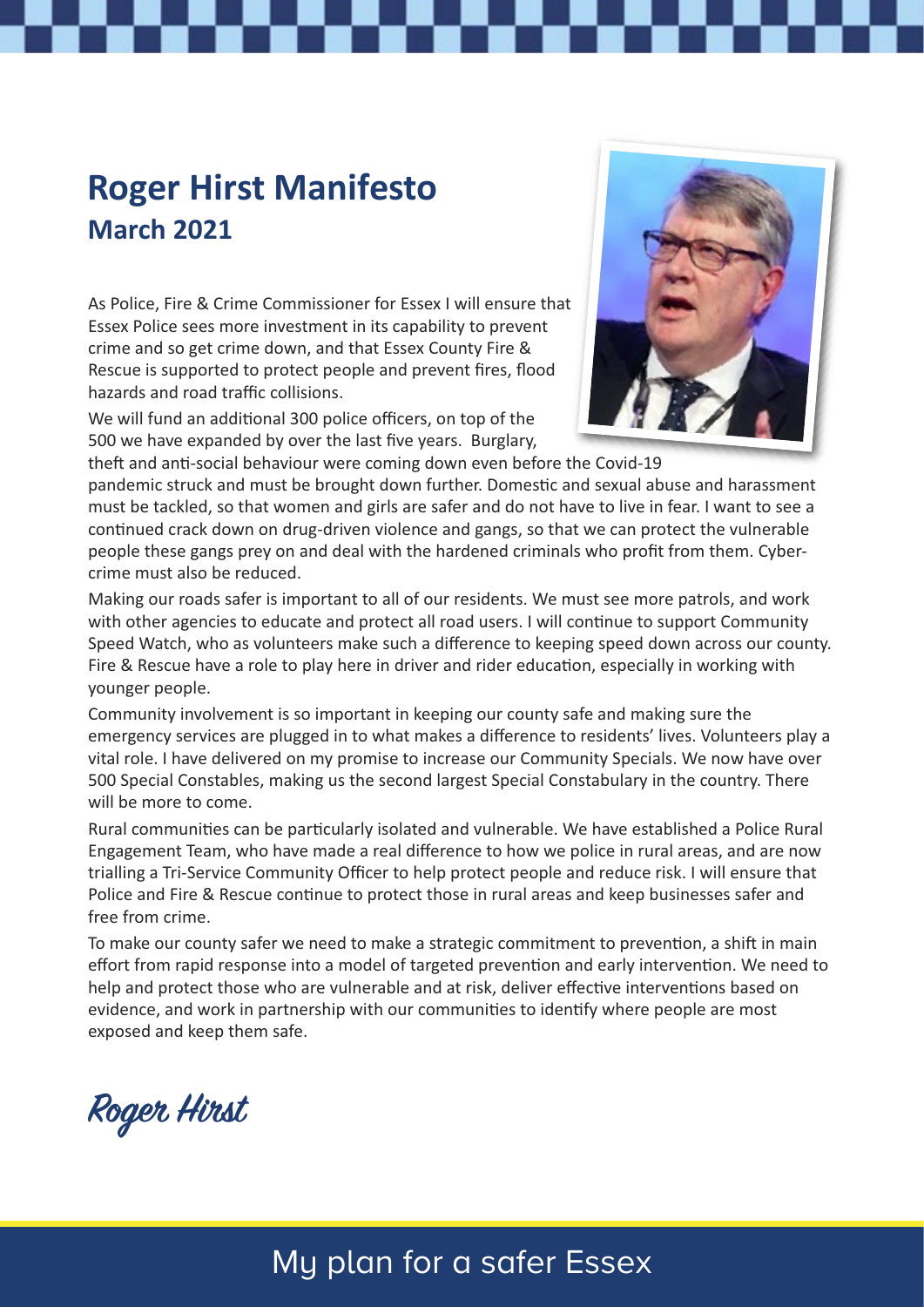#### **Getting Crime Down**

The Conservative Government's 20,000 Officer Uplift programme will deliver over 300 additional officers for Essex, on top of the 500 we have already hired. Essex Police will be larger and stronger than it has ever been.

In the last five years we have made big changes to local, visible and accessible policing. The increase in Community Policing Teams has been a great success. Key areas of investment have included the establishment of Town Centre Teams, increasing the numbers in Local Policing Teams, Public Protection officers, Roads Policing and Children and Young People officers. 68 officers in 25 new Town Centre Teams have strengthened the connection between local communities and the police, working with partners in a highly visible way to reduce ASB, crime and improve reassurance.

Crime across the county is down by 12.5% in the year to end February 2021 . Burglary is down 36%, with vehicle and other theft offences also down over 30%, and robbery has fallen 22%. Possession of weapons is down 19%, and violence with injury has been reduced by 14%, although stalking and harassment has risen 10% and hate crime by 13%. The number of people apprehended for trafficking of drugs is up by 32%, largely as a result of a step up in planned police interventions. In the year before the pandemic started, burglary and robbery were down 14%, antisocial behaviour 11% and theft 8%.

The positive impact of crime prevention and solving more crimes is increasing levels of public confidence in the local police. In the first quarter of 2020, our independently run public perception survey found that confidence among local communities in Essex Police had increased significantly to 81% - the highest level ever reported since the survey began 3 years ago, and is now still running at over 75% despite the Covid-19 pandemic.

#### **Further Investment in Crime Prevention**

We will make further investment to prevent crime through neighbourhood policing. Building on the success of our Community Safety Partnerships, where local councils and voluntary groups work in partnership with police, there will be more targeting of hotspots and known offenders to tackle crime and anti-social behaviour. Next year new Disruption Teams for our district policing areas will act as problem-solving teams, intelligence led to deal with local crime in your area.

To help allocate resource most effectively, I will encourage Essex police to use crime severity scores, looking at concentrations and prevalence of crime as well as the level of harm from each offence.

Following on their success in reducing crime since their introduction in 2019, we will look to make continued further investment in Town Centre Teams.

Investment in new technology has played a big part in getting more police out on patrol and visible in our communities. We will invest more in developing mobile apps for officers to have better connectivity. We will also further improve the accessibility of police via internet and social media, and the feedback which can be provided to communities and victims.

Police also need the best technology to keep themselves safe and be effective. I will continue to support investment in Taser, and in Body-Worn Video.

One area which promises long term benefits in improving community safety is designing out crime. Where we are consulted on new roads and developments we should make clear how safety and security can be improved, and I aim to have Police and Fire & Rescue included as statutory consultees on major new developments and to input to Essex design guidance.



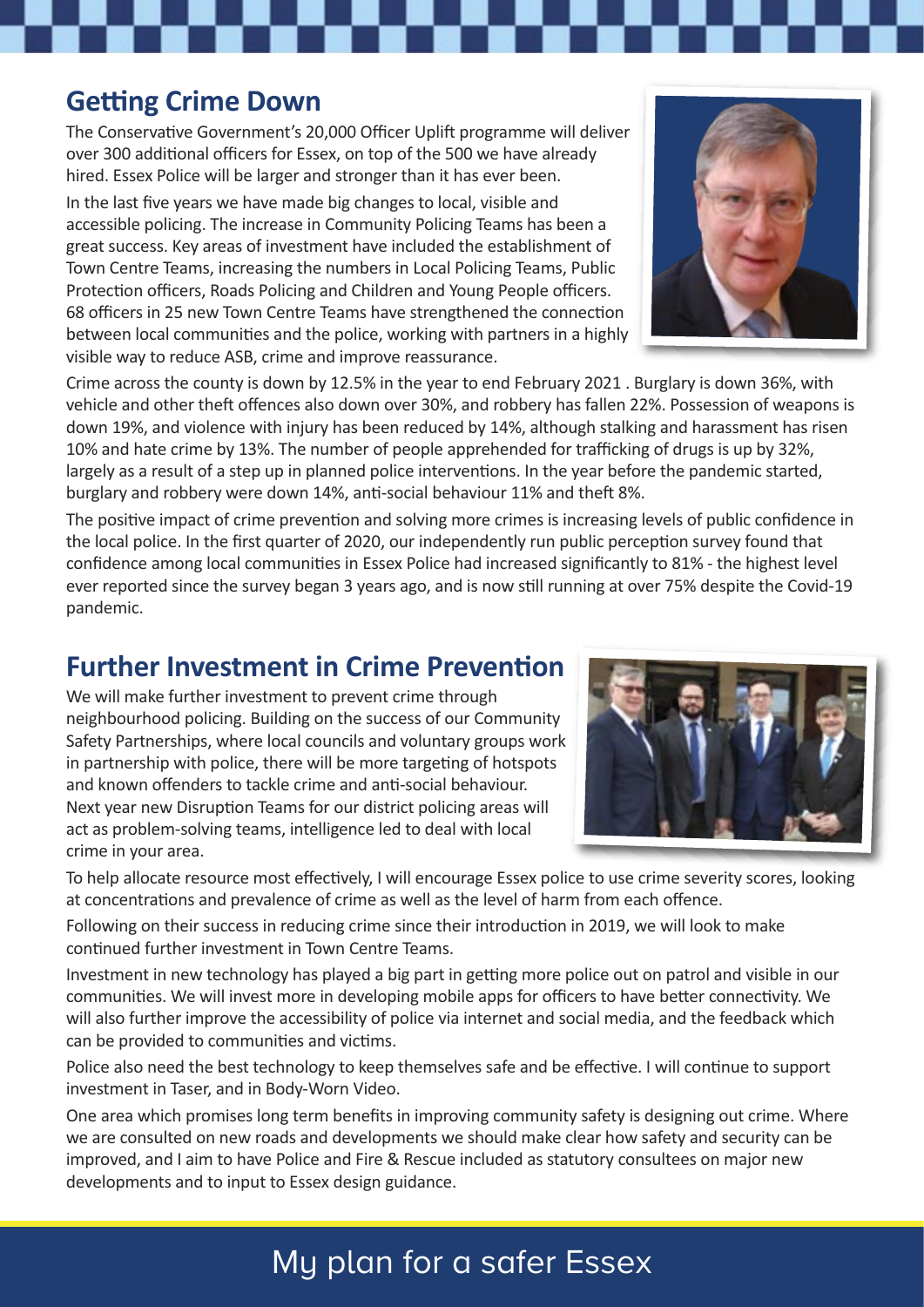#### **Reducing Drug Driven Violence**

I will help Essex Police and partners crack down further on violence and drug gangs. That will mean working with the National Crime Agency, which is being strengthened by central government. It will also mean further investment in the serious violence unit, so that more County Lines drug gangs will be rolled up. I support the use of Serious Violence Reduction Orders and the implementation of Homicide Reviews for death by offensive weapon.

Our Violence and Vulnerability Unit will protect vulnerable people from gangs while we deal with the hardened criminals who prey on them. We need to take a public health approach to crime, focusing on keeping young people free from



The activity funded by the partnership works with people vulnerable to being groomed into gangs, County Lines and drug driven violence. The projects also target gang members and help them step away from a criminal lifestyle.

I will work with the government to deliver a new and more effective addiction strategy, so more people enter treatment and recovery and lives are saved. We can improve the quality of addiction and substance misuse services, and match them to local demand; and tackle the criminal justice journey of addicted offenders, including those given drug-treatment by courts and those who receive prison-based treatment.

#### **Protect Rural and Isolated Areas**

The establishment of the Rural Engagement and Business Crime Teams, working closely with our rural and business communities in Essex, have created greater resilience within those communities, preventing crime and protecting and safeguarding the vulnerable across the county and helped keep rural businesses safer and more free from crime.

I will look to make further investment in fighting rural crimes, including hare coursing, unlawful incursions, and fly-tipping, as well as theft of major plant and equipment. I support the government's proposed legislation to make aggravated trespass a criminal offence, which has been shown in other countries to reduce damage and disruption to rural lives and businesses. We also need a transit site for temporary accommodation for travellers.

Vulnerability and isolation are significant issues in rural communities, and I will ensure Police and Fire & Rescue work closer together to protect those in rural and isolated settings through joint advice and support. I will look to develop the new Tri-Service Community Officer pilot so as to prevent crime and reduce vulnerability in rural communities.



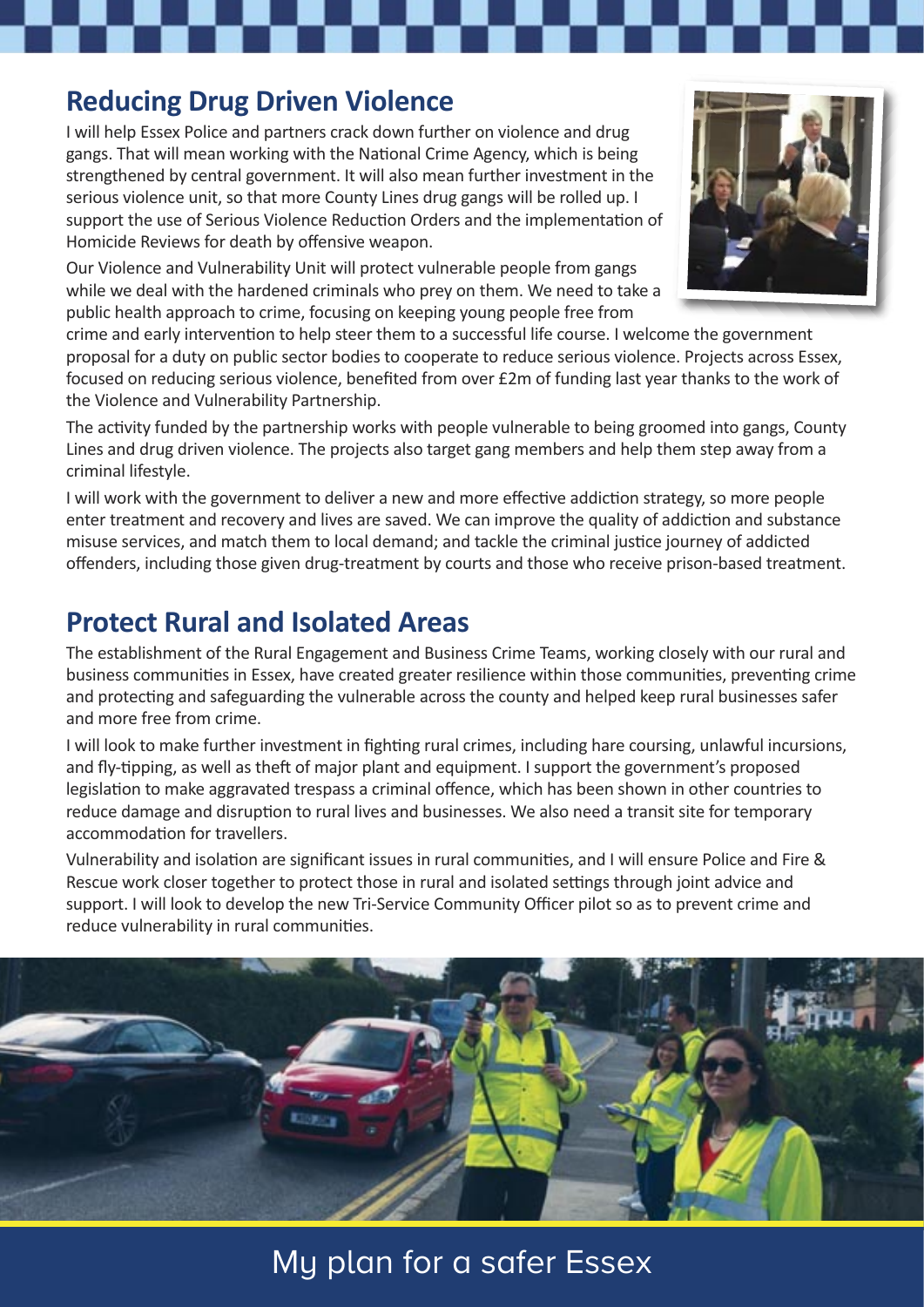#### **Improving Safety on our Roads**

There is more we can do to reduce the number of people killed and injured on our roads. Over the last few years we have worked together with the Safer Essex Roads Partnership (SERP) to educate drivers better, and enforce more effectively against bad and criminal driving. The number of people killed or seriously injured on the roads in Essex has been brought down by 40%.

But criminal and dangerous driving still kills more people in this county than all other crimes put together.

Together with SERP we will commit to Project Zero, with the aim to stop people dying on our roads. That will mean more Roads Policing and investment in better speed cameras and upgrading Automatic Number Plate Recognition tracking, to improve enforcement. The SERP agencies will be co-located so they can operate more effectively. I will lobby the vehicle manufacturers to roll out active safety technology to reduce driver error.

I will work with Community and Voluntary Sector providers to invest in behaviour change and support programmes for drivers caught driving under the influence of drugs, as this offence continues to increase and now exceeds those caught for the offence of drink-driving.

More police patrols and working with Fire & Rescue and other agencies will educate and protect all road users, such as through expanding the Fire Bike scheme and continued road safety awareness for children and young people through the Joint Education Team.

I will continue to support Community Speed Watch, which reduces risk around key areas in our local communities and does so much to educate drivers.

Dash-cam evidence from other road users can help us identify drivers who need remedial education. I will invest in technology to enable the police to process the increasing volume of video evidence, through such programmes as Extra Eyes.

I support the move by the government in the Police, Crime, Sentencing and Courts Bill to increase the maximum sentence for death by dangerous driving to life imprisonment.

#### **Encouraging Volunteers and Community Support**

Our support for the Special Constabulary has meant that a large number of residents have come forward as volunteers, and we now have over 500 Specials, up from just over 300 four years ago, and the second largest Special Constabulary in the country after the Met. A large number of parish and town councils are keen to use our Community Specials programme, and there are also a growing number of Employer Supported Specials. I aim to see our Special Constabulary growth success continue, with a Special Constable in every Town and Parish, growing the Community Specials programme, and one in every major business.

Volunteers are not only welcome in the Special Constabulary. There are important roles filled by our Active Citizens programme. I will also continue to support Neighbourhood Watch, who are a vital component in driving out crime; and look to develop Farm Watch and Pub Watch further. Both Police and Fire Cadets help our young people find positive and exciting roles in our community; we need to get the groups back up and running properly as soon as the Covid lockdown permits.

We will work with young people to understand the particular risks and challenges they face, working with youth councils and voluntary groups. I will also focus on helping young people understand how they can support the communities that they live in, through engaging in positive activity such as the Fire Breaks sessions on what it means to be a firefighter, and through Police and Fire Cadets. The government has pledged £500m investment into youth services, and I will work to make sure that delivers for young people in Essex.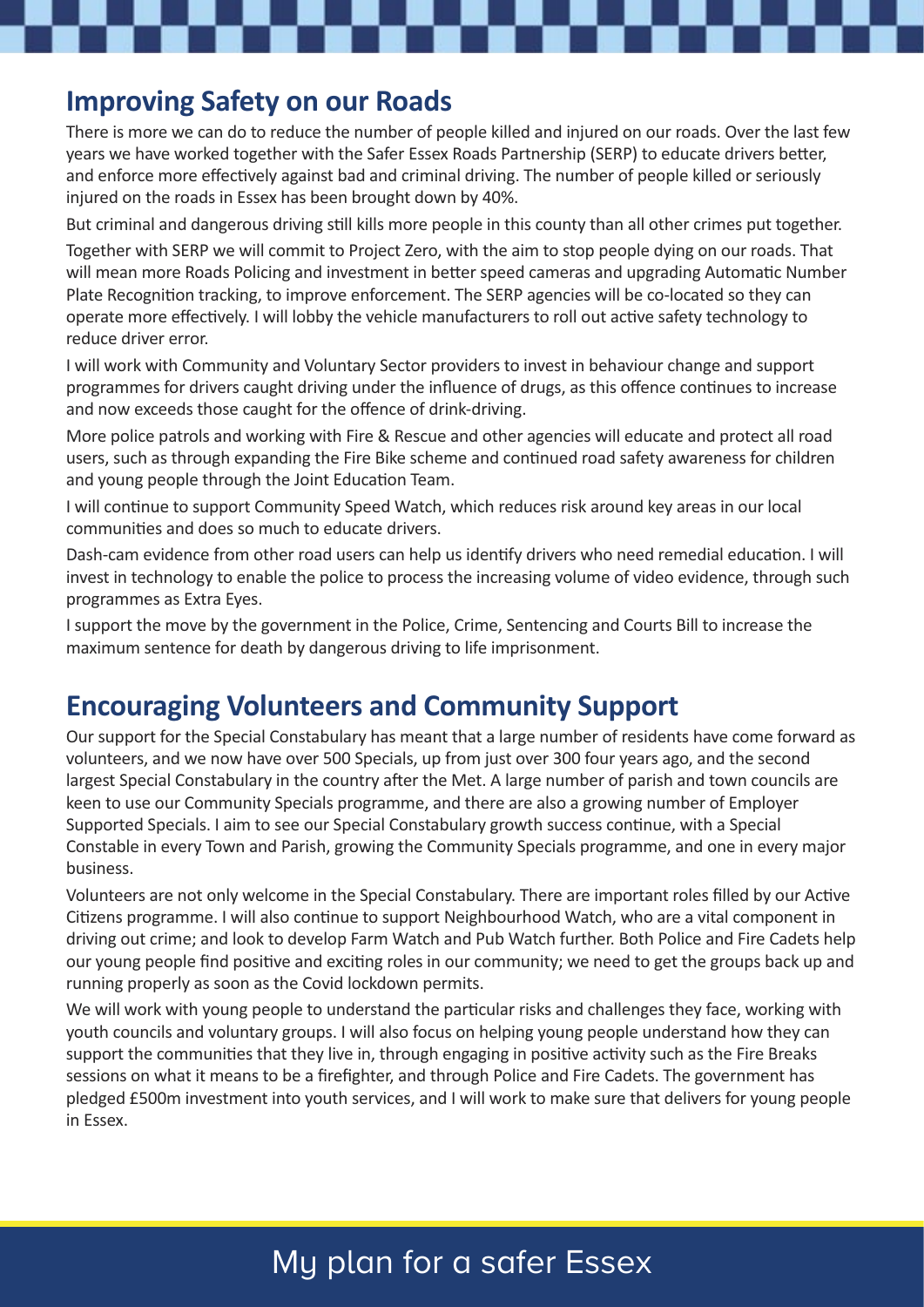### **Protecting Vulnerable People and Supporting Victims of Crime**

My motivation to break the cycle of domestic abuse in our County remains as strong as ever. I welcome changes to the Victims Code that sets out the minimum level of services that victims can expect from criminal justice agencies. I will continue to champion the rights of victims, including their right to be referred to services that are tailored to support their needs, for example Restorative Justice and Mediation Services. Whilst we have made progress, there is still much more to do.



I will have an even sharper focus on promoting awareness of domestic abuse, protecting and supporting victims and their children and I will invest further to strengthen the support that is available for them.

I will invest time better to understand the specific nature and impact of domestic abuse in rural communities and I will invest in initiatives that will prevent and tackle it.

I will continue a programme of investment in policing so that there are dedicated officers working with high volume repeat victims and repeat perpetrators to break the chain of offending, violence and harm.

I will push for more powers to commission criminal justice services and bring together agencies to improve Offender Management.

I will support victims of human trafficking and modern slavery including sexual exploitation and will continue to promote closely working with the UK Border Agency, the National Crime Agency and national and regional partners to support victims and bring perpetrators to justice.

I will invest resources into policing for the delivery of activities essential to preventing the harm caused by high-risk sexual offenders.

I will work with the criminal justice system to monitor the use and effectiveness of legislation and processes in managing offenders, such as Domestic Violence Protection Orders, Domestic Abuse Protection Orders and Stalking Protection Orders.

I will seek the early introduction of electronic tags with GPS tracking devices for perpetrators of domestic abuse and related offences, such as stalking, harassment, physical abuse, sexual abuse and coercive control, upon release from prison to better protect victims and address the behaviour of offenders.

I will continue to invest in capability and capacity to focus on prevention initiatives such as programmes in schools to educate our young people on what risky behaviours are and what a healthy relationship looks like. I will continue to work with other agencies to jointly invest in programmes of behavioural change for perpetrators that aim to break the cycle of abuse and repeat offending.

I will drive consistency and better performance in the response to domestic abuse across all agencies in the sector with the aim of bringing more perpetrators to justice and reducing repeat offending.

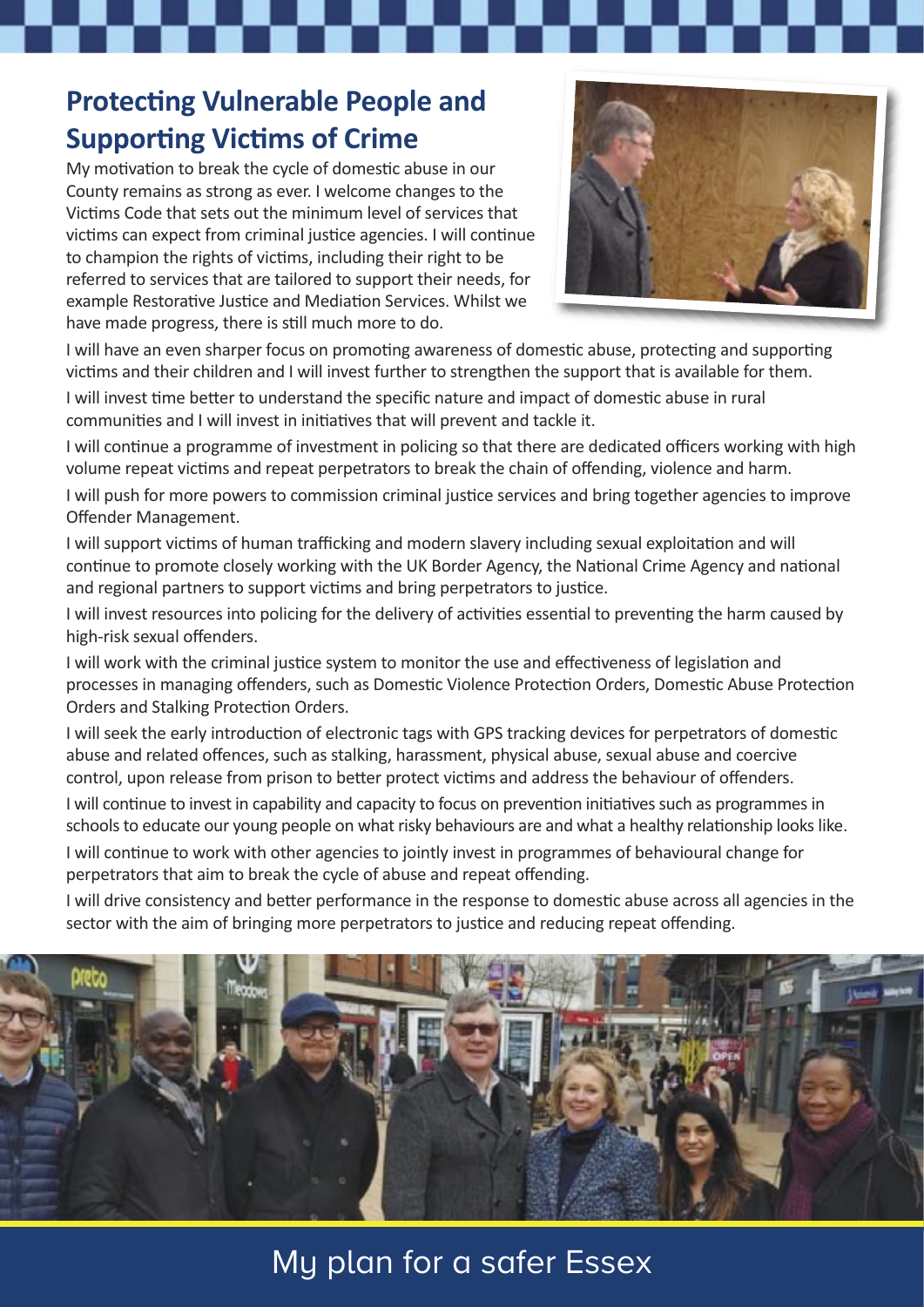#### **Violence against Women and Girls**

No woman should feel unsafe in her own community, but the sad truth is that many do.

No women should feel scared or be threatened going out, meeting friends or walking home, but the reality is that many do. This abuse, harassment and violence should not be happening. Women should not be scared to live their lives, to walk around their communities or simply be who they are. We all need to work together to help women to be safe and feel safe. To be respected. To live their lives free of fear. I want women to be appreciated for the difference they make and the positive impact they have on our society. I will not tolerate male violence against women. The number of rapes and sexual assaults that lead to a successful



conviction is woefully low in Essex and this needs to change. I want victims to feel confident to report crime and policing culture needs to support them through the criminal justice system. Alongside this, I want to see stronger investigations being undertaken that then lead to more successful prosecutions.

I will spend time listening directly to women affected by violence against them to discuss and understand what we can do differently, and I will act on this. I will continue to work hard with other agencies to encourage survivors of abuse and violence to come forward and will invest in specialist support services to offer the support that they need and to help them move on, while at the same time robustly targeting offenders to break the cycle of violence against women.

I will work with partners across the criminal justice system with the aim seeing more perpetrators charged and brought to justice.

I will increase investment in support services such as counselling, advocacy and therapeutic support and Independent Sexual Violence Advisors as this has proved invaluable in providing support when needed and in preventing these crimes happening.

I will invest time and money in working with schools to educate our children to create a culture where male violence against women is unacceptable.

I will work with the police and partners to look at ways to reduce the fear that women feel in their communities. I will encourage the use of measures to make public space free from abuse and harassment for women. I will continue to support initiatives such as the SOS/Night Bus, Ask for Angela, Purple Flag, and All Bar None, to help women and girls be safer in the night time economy. Together, we will also apply to the government's Safer Streets Fund to improve lighting, CCTV and safety in our town centres and key hotspots where women and girls feel at risk.

## **Dog Theft**

We must do more to help protect your pets: that is the message that I have heard loud and clear from you. Essex has a low number of reported dog thefts, but those are just the ones which are reported. We know from our recent survey that there are many people who witness or suffer dog theft, and we need for them to report this too. Police need the intelligence, even if each crime cannot be resolved, so they can plan how to stop it. And even those few which are reported are too many for those directly affected. Whilst I am pleased to see the positive way that Essex Police has responded to the increased public attention on this subject, more needs to be done to protect our pets.

I will seek to better understand the true extent of dog theft in our county by talking to you and animal charities, while at the same time working with Essex Police to understand the complexities of how this crime is recorded and how this might be appropriately simplified to provide a more accurate picture of dog theft in our county and enable them to respond better.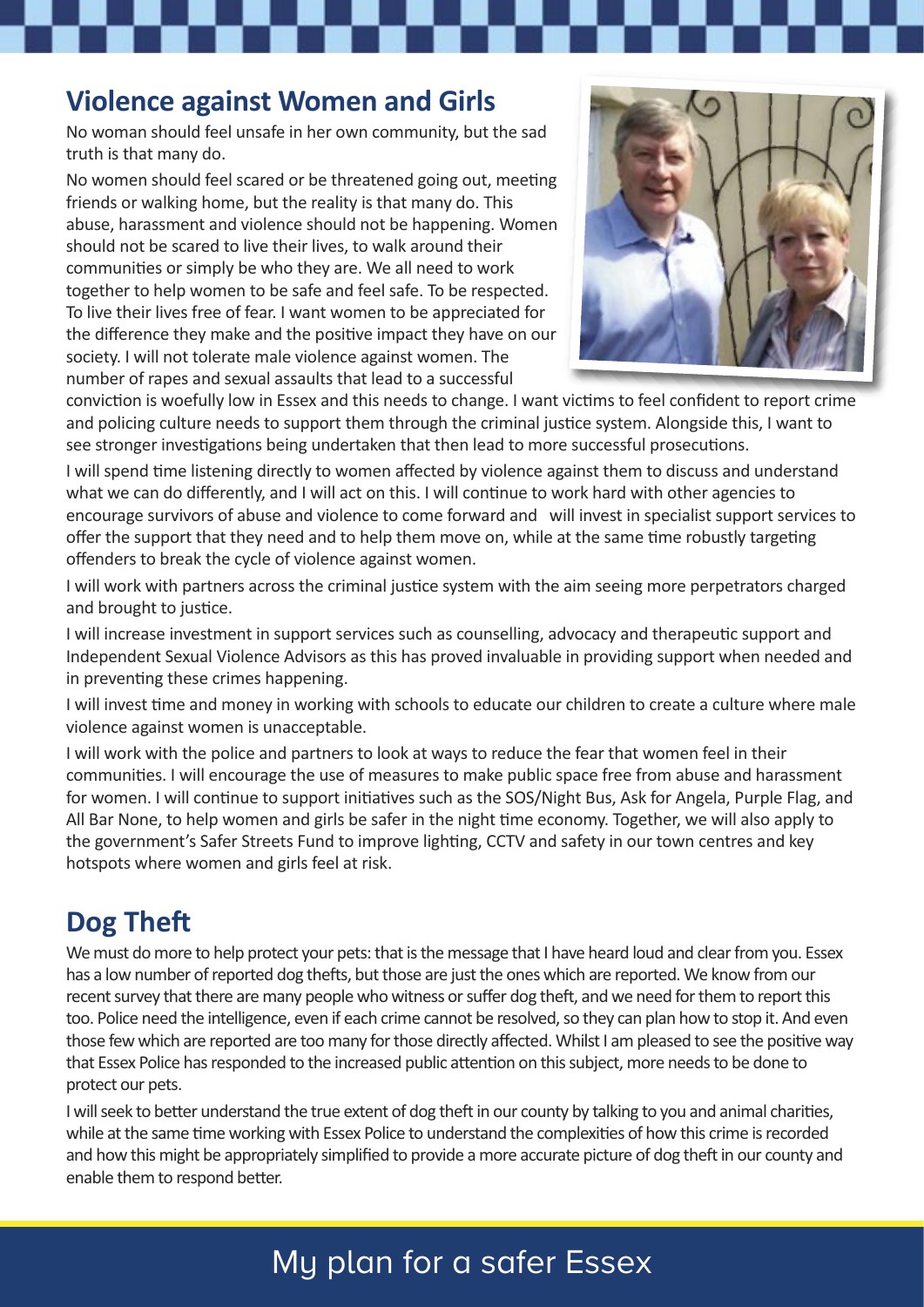I will introduce campaigns to increase awareness of dog theft and promote prevention activity so that you all know how to keep your dog safe and protected, including the use of secure and tamper proof harnesses with gps tracking, microchiping your pets and being aware of the risks of leaving your dog unattended or out of sight when out, in a car or even in an insecure garden.

I will also work with the Home Secretary and input into the review of dog thefts which she has started: to promote the need to change how pet theft is recorded, to strengthen the law and introduce tougher sentences that provide robust deterrents for those who commit or who are

thinking about committing this crime.

#### **Business Crime, Fraud and Cyber Crime**

The growth of the internet has seen a surge in crimes against business and individuals. Fraud is now the largest single crime type in the country. At the same time, the internet has also seen growth in Child Sexual Exploitation and Abuse and grooming. We need to see tighter legislation around online platforms and publishers, and to invest in cutting edge technology to track and eradicate on-line and cyber crime.

I support the establishment of the new national cyber-crime force and want to see a robust ethical framework for safe use of Alternative Intelligence and biometrics in the pursuit of crime.

I will ensure that Essex Police works with the planned National Crime Lab to develop the evidence base for effective interventions.

I welcome the publication of Essex Police's Business Crime Strategy, and will support them in helping keep businesses safe so we can build back better as we come out of the pandemic. We need to help keep shop workers safe.

#### **Supporting our Officers and Staff**

The officers and staff of both Police and Fire & Rescue deserve our thanks and gratitude for their outstanding performance through the Covid-19 pandemic. Both services have kept their core functions running smoothly, despite the daily challenge of frequent contact with the public and the pressures on the workforce from sickness, isolation and Covid-secure procedures. They have gone beyond that to support the NHS, with firefighters driving ambulances and helping handle the increased death rate, and police explaining and encouraging compliance with the regulations designed to keep us all safe, and of course enforcing where necessary.

I support the proposed Police Covenant which will create a statutory duty on the government to do more for both those currently serving and retired, as well as their families. I have also pushed for an increase in the protection offered them by law, and am pleased to see that the new Police, Crime, Sentencing and Courts bill will double sentences for Assaults on Emergency Workers.

I will continue actively to support and invest in the provision of health and wellbeing services for the Police and Fire & Rescue workforce acknowledging the difficult and challenging situations they may and do experience in the course of their duties.

I want to see a supportive culture across both Police and Fire & Rescue. That means an increase in diversity, with an inclusive recruitment and development strategy so that people from all segments of our community can aspire to serve the public through these services.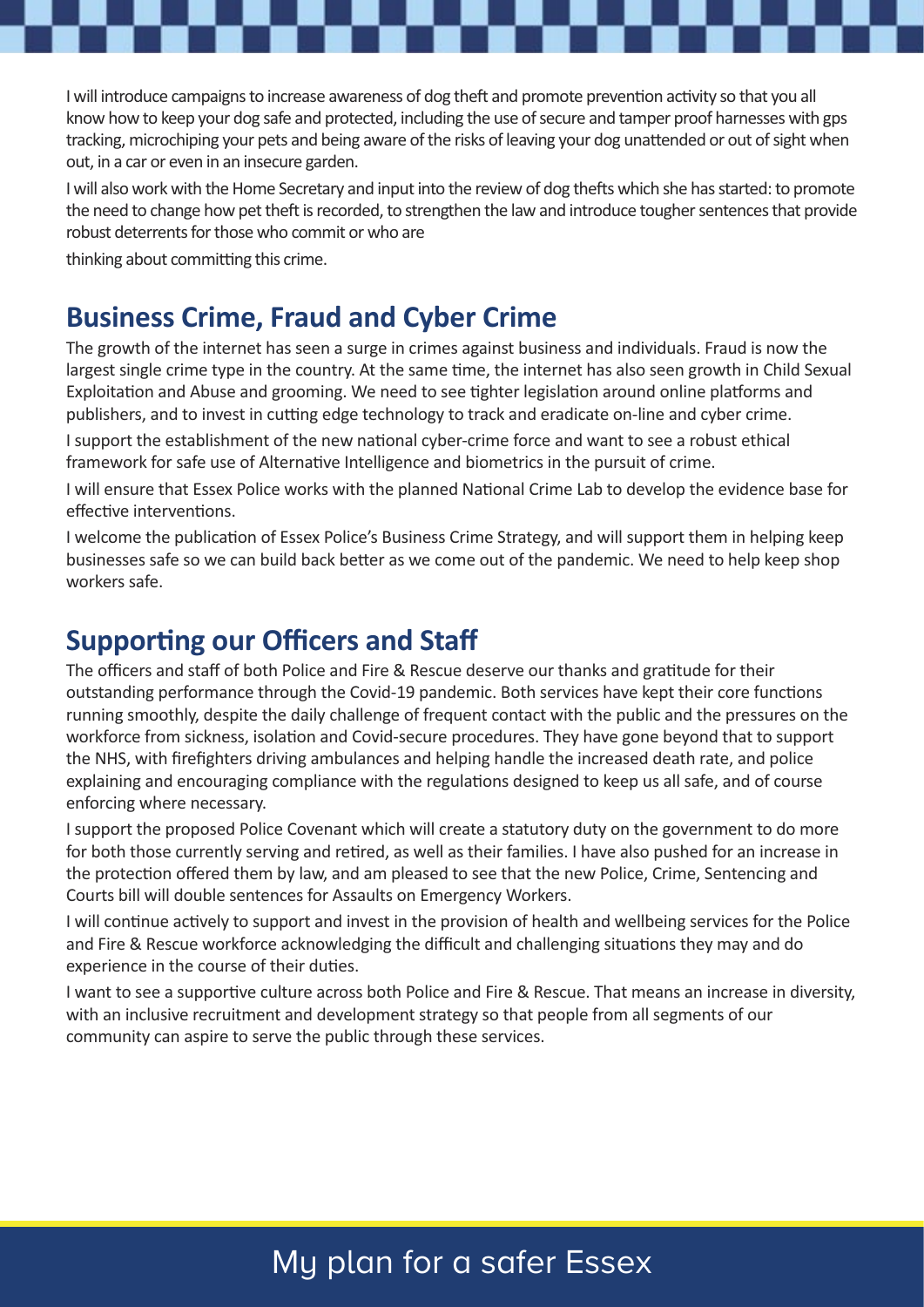#### **Fire & Rescue Service Reform**

I am proud that we have embedded significant cultural change in the Fire & Rescue Service, building on values defined with our workforce which have changed behaviours. Working with the Fire & Rescue Service, I have overseen the introduction of better and targeted training programmes, a new recruitment programme, a fresh approach to identifying and developing talent and skills, and new policies for discipline and complaints. The service has shown itself well able to respond to the COVID-19 pandemic, not only delivering on its own obligations but also supporting Ambulance and the NHS. We owe its officers and staff a debt of thanks for that.

The service has been able to prevent more fires, and the number of people killed or seriously injured across the county by fire or road traffic collision has continued to reduce. This is very good for the people of Essex, but there is still more to do.

I will continue to build on the achievements to date whilst also driving for greater productivity in the service. The activities of the service can be broadened to prevent more hazards and help vulnerable people stay safe, without needing to revise the national role map, and while we maintain and improve our very good emergency response service.

I will invest in expanding our fire protection and enforcement activities, promoting best practice and regulation, increasing building safety audits and inspections to make buildings across the county safer.

Firefighters can do more on prevention activities, increasing the number of Home Safety visits carried out by fire crews and doing more joint Safe & Well visits with other agencies.

I will drive forward the ambition for every home to have a working smoke alarm.

The Fire & Rescue Service already work well with other agencies to effect entry and rescue people trapped behind closed doors. We can do more with them to help keep people safe from slips, trips and falls and other hazards around the home.

There is more which can be done to educate drivers and improve driver behaviour across the county, and working through SERP the Fire & Rescue Service has a role to play in this.

I will work with the Fire and Rescue Service, Local Authorities, the Environment Agency and other emergency services to explore and implement a joint approach responding to incidents of flooding and I will invest in Fire & Rescue activities that raise awareness of flooding and prevent it from happening in the first place.

I will continue to invest in our workforce by extending programmes of training and development, helping them to take on more activities around prevention and protection. I support the government's initiatives to raise professional standards in the Fire & Rescue Service and develop a national training college.

I will invest in recruiting and supporting our On-Call crews.

I will ensure that our internal resilience model will support the service through times of disruption.

I will renew technology to make the service more efficient, effective and fit for purpose.

Overall I will support the government's initiatives to improve the professionalism of the Fire & Rescue Service, invest in its people and refine its governance so as to keep our residents safer and reduce the number of people killed or seriously injured.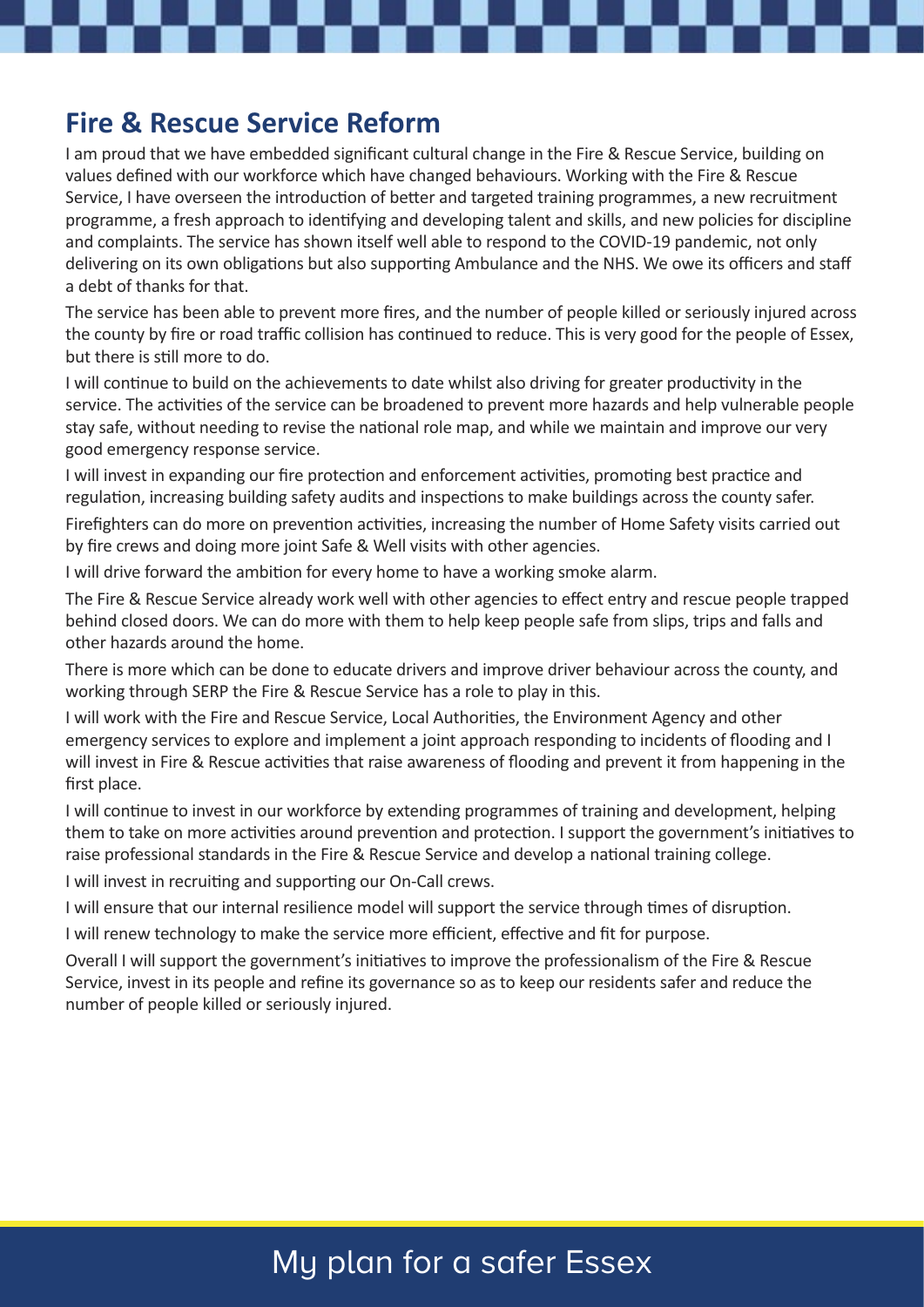#### **Collaboration**

As the first area of the country to bring Police and Fire & Rescue Service under joint governance, it was always my vision that closer working between the Police and the Fire & Rescue Service would unlock significant resources to deliver better emergency services in Essex. Under joint governance, I have profiled over £11m of efficiency improvements to date from collaboration, all of which will be reinvested into the frontline. As the joint governance model and ways of working continue to mature, the potential for even better joint working between Police and Fire & Rescue is substantial, whilst at the same time keeping them as distinct and separate and maintaining the unique identity and function of each service.



I will continue to strive for joined up prevention and community safety work to build on our successes to date, such as the Joint Education Team who reach nearly 200,000 children a year through visits to schools.

I will utilise the significant estates of both services and I will seek to pool capital budgets to improve efficiency through partnership and to provide improved public safety.

We will invest in the co-location of a new-build police station in Harwich and Dovercourt alongside the fire station on the current site.

I will continue with my programme of opening up fire stations as drop in facilities for policing colleagues, and I will deliver on my commitment to see a joint fleet workshop to bring together the skills and experience in both services whilst ensuring that our people have fit for purpose facilities and can keep critical assets on the road to keep Essex safe.

I will also pursue the delivery of a shared control facility to support both services to maximise capacity, capability and resilience.

I will also roll-out the Tri-Service Community Officer model to prevent harm and reduce vulnerability in our rural communities.

I will bring greater focus to what more we can do in collaboration with the East of England Ambulance Service. The pandemic has demonstrated that there is an appetite for this by the way in which, for example, the Fire & Rescue stepped up to drive ambulances and support vaccination centres. We will learn from the experience of the pandemic, there is so much more that we can do together to benefit the people of Essex.

I will continue to maximise the benefits of the collaboration between Essex and Kent Police through the shared service model. This works well, and I will build on this and explore other opportunities to develop a shared service model across the East of England with other willing partners in Police and Fire & Rescue, and possibly other agencies.

I will continue to work at a national level to review the national funding formulas and get a fairer deal for Essex.